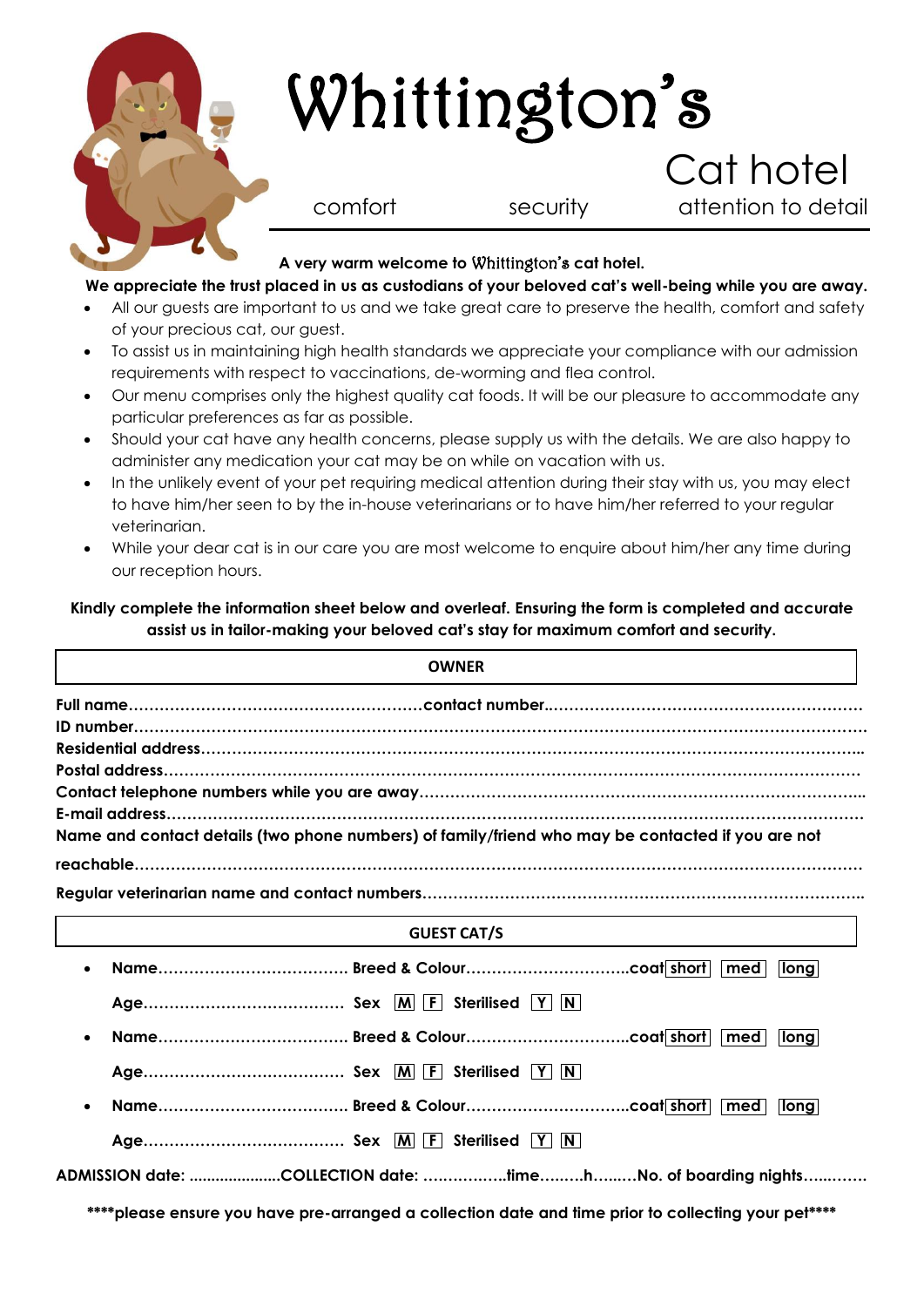|                                                                                                                                                                                                                                                                                                                                                                                                                             |                                                   | Whittington's                                                                                                                                                     | Cat hotel                                                                                                             |  |
|-----------------------------------------------------------------------------------------------------------------------------------------------------------------------------------------------------------------------------------------------------------------------------------------------------------------------------------------------------------------------------------------------------------------------------|---------------------------------------------------|-------------------------------------------------------------------------------------------------------------------------------------------------------------------|-----------------------------------------------------------------------------------------------------------------------|--|
|                                                                                                                                                                                                                                                                                                                                                                                                                             | comfort                                           | security                                                                                                                                                          | attention to detail                                                                                                   |  |
| GUEST HEALTHCARE STATUS (owner to complete)                                                                                                                                                                                                                                                                                                                                                                                 |                                                   |                                                                                                                                                                   |                                                                                                                       |  |
|                                                                                                                                                                                                                                                                                                                                                                                                                             |                                                   |                                                                                                                                                                   |                                                                                                                       |  |
|                                                                                                                                                                                                                                                                                                                                                                                                                             |                                                   |                                                                                                                                                                   |                                                                                                                       |  |
| Would you like us to administer de-worming medication on admission?                                                                                                                                                                                                                                                                                                                                                         |                                                   | Y                                                                                                                                                                 | N                                                                                                                     |  |
|                                                                                                                                                                                                                                                                                                                                                                                                                             |                                                   |                                                                                                                                                                   |                                                                                                                       |  |
| Would you like us to administer flea control on admission?                                                                                                                                                                                                                                                                                                                                                                  |                                                   | Y                                                                                                                                                                 | $\mathbf{N}$                                                                                                          |  |
| <b>MEDICAL CONDITIONS/HEALTH CONCERNS:</b>                                                                                                                                                                                                                                                                                                                                                                                  |                                                   |                                                                                                                                                                   |                                                                                                                       |  |
| <b>TREATMENT TO BE GIVEN IN BOARDING:</b>                                                                                                                                                                                                                                                                                                                                                                                   |                                                   |                                                                                                                                                                   |                                                                                                                       |  |
| IS YOUR CAT MICRO-CHIPPED?                                                                                                                                                                                                                                                                                                                                                                                                  | $\mathsf{N}$<br>Y                                 |                                                                                                                                                                   |                                                                                                                       |  |
| IF NOT, WOULD YOU LIKE THIS TO BE DONE WHILE STAYING WITH US (additional cost R340.25)?   Y<br>****please note that , for the health and safety of all our feline guests, all guests will be administered de-worming medication if not<br>de-wormed with a suitable product in the last 3 months and flea control will be applied should they not have been treated with an<br>appropriate product within the last week**** |                                                   |                                                                                                                                                                   | N                                                                                                                     |  |
|                                                                                                                                                                                                                                                                                                                                                                                                                             |                                                   | <b>POSSESSIONS ACCOMPANYING GUEST</b><br>*** please note that although we take great care, your/your cat's possessions are left here entirely at your own risk*** |                                                                                                                       |  |
|                                                                                                                                                                                                                                                                                                                                                                                                                             |                                                   |                                                                                                                                                                   |                                                                                                                       |  |
|                                                                                                                                                                                                                                                                                                                                                                                                                             |                                                   |                                                                                                                                                                   |                                                                                                                       |  |
|                                                                                                                                                                                                                                                                                                                                                                                                                             |                                                   | OUR GUEST'S SPECIFIC REQUIREMENTS IN SUMMARY                                                                                                                      |                                                                                                                       |  |
| Your selection from Whittington's menu: "HILL'S"<br>Adult normal<br>Kitten<br><b>Adult hairball</b><br>Special food:<br>Litter: sand<br>crystal                                                                                                                                                                                                                                                                             | Senior normal<br><b>Senior hairball</b><br>either | <b>Vaccinations</b><br>Deworming                                                                                                                                  | · Please do the following on admission:<br>Flea control<br>Y∥N<br>Y<br>N.<br>Y<br>$\mathbf N$<br>Micro-chip<br>N<br>Y |  |
|                                                                                                                                                                                                                                                                                                                                                                                                                             |                                                   |                                                                                                                                                                   |                                                                                                                       |  |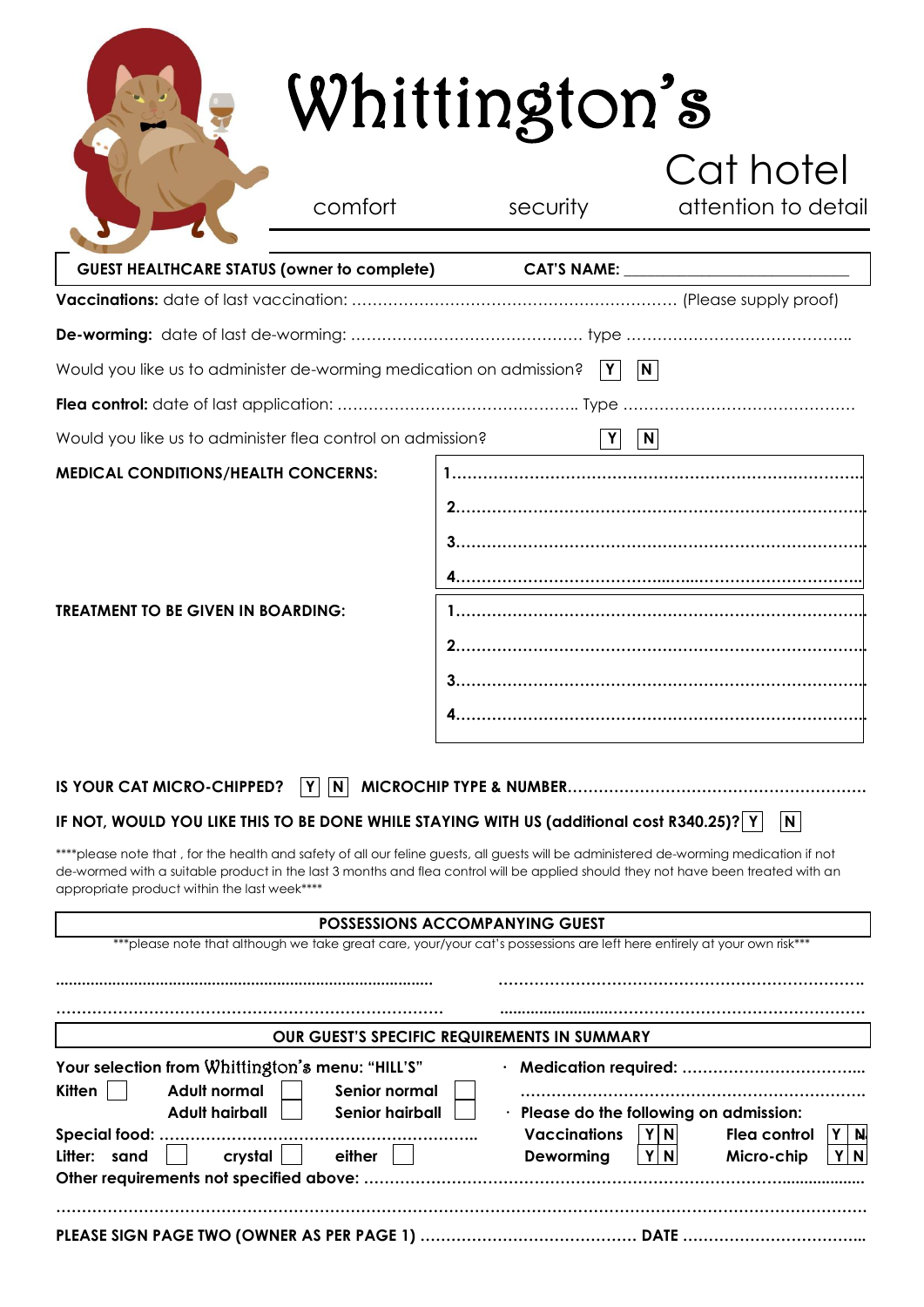

#### **THANK YOU FOR THE OPPORTUNITY TO LOOK AFTER YOUR PRECIOUS CAT.**

#### **Our terms and conditions are designed to protect the safety, health and general well-being of all our guests. We appreciate your acceptance and compliance therewith.**

#### **HEALTHCARE, for all our guests' protection while in our care:**

- **Vaccinations** are to be up-to-date and **proof supplied** (valid booklet signed by veterinarian):
- **Deworming** to have been done in the last 3 months with an adequate product (eg Milbemax, Profender, Revolution, Drontal) and **proof supplied**
- **Topical flea control** to have been done in the last 7 days with an adequate product (Advantage or Revolution vial) and **proof supplied**
- **Vaccinations and deworming will be done and flea control applied on admission, at owner's cost, should the above requirements not be met**. Ideally, for the best protection, vaccinations should be administered more than 7 days prior to admission.

#### **PAYMENT:**

- Minimum **deposit** of 50% of total boarding fees for the intended period to be paid on booking. Whittington's reserves the right to require up to a 100% deposit covering the entire period booked.
- Deposits are **non-refundable** for cancellations **less than 7 days** prior to admission or for cancellations made after **15 November** should it be a **December** booking.
- **Bookings can only be considered confirmed upon receipt of full required deposit and signed Terms and Conditions**.
- Vaccinations, de-worming, flea control, any food purchased for use in boarding or any other procedure/product required are to be paid in full on admission.
- **Remaining outstanding boarding fees to be paid in full on or prior to ADMISSION**. Should payment be made by EFT this is to be done prior to admission and proof of payment presented prior to or upon admission. EFT facilities are provided on premises at collection times.

#### **FEES:**

- **R115 per cat or R105 per cat sharing, per day.**
- Should it be deemed necessary by the Doctors or staff to separate cats sharing for their wellbeing, your account will be adjusted to the single rate, and the balance due will be payable on collection.
- Vaccinations/flea control/deworming/micro-chipping/any other procedure or product charged at normal rate for Ixia St Animal Hospital.

#### **ADMISSION AND COLLECTION:**

- **Admission/collection times: Mon-Fri 8h30am - 1900, Sat 08h30 - 16h30 and Sun/Public Hol 9h00-11h30.**
- Appointments are not necessary, however waiting times will be shorter should you make one.
- Should admission be delayed, kindly contact us. The full period booked will still be charged.
- Should collection be delayed, kindly contact us in advance.
- Guests staying longer than the time booked will be accommodated in Whittington's should there be a space available. Otherwise we will be happy to accommodate him/her in the Hospital cat ward until collected. The normal daily rate will still apply.

#### **ILLNESS/INJURY OCCURING DURING BOARDING PERIOD**

 In the unlikely and unfortunate event of a guest suffering illness or injury requiring medical attention during the course of his/her stay, we will endeavour to contact you on admission form. You will have the option of your cat being treated by the resident veterinarians at the Ixia St Animal Hospital or by your regular veterinarian. Should you not be contactable, your cat will receive the medical attention deemed necessary by the resident veterinarians at the Ixia St Animal Hospital until such time as contact with you can be established and further decisions may be made.